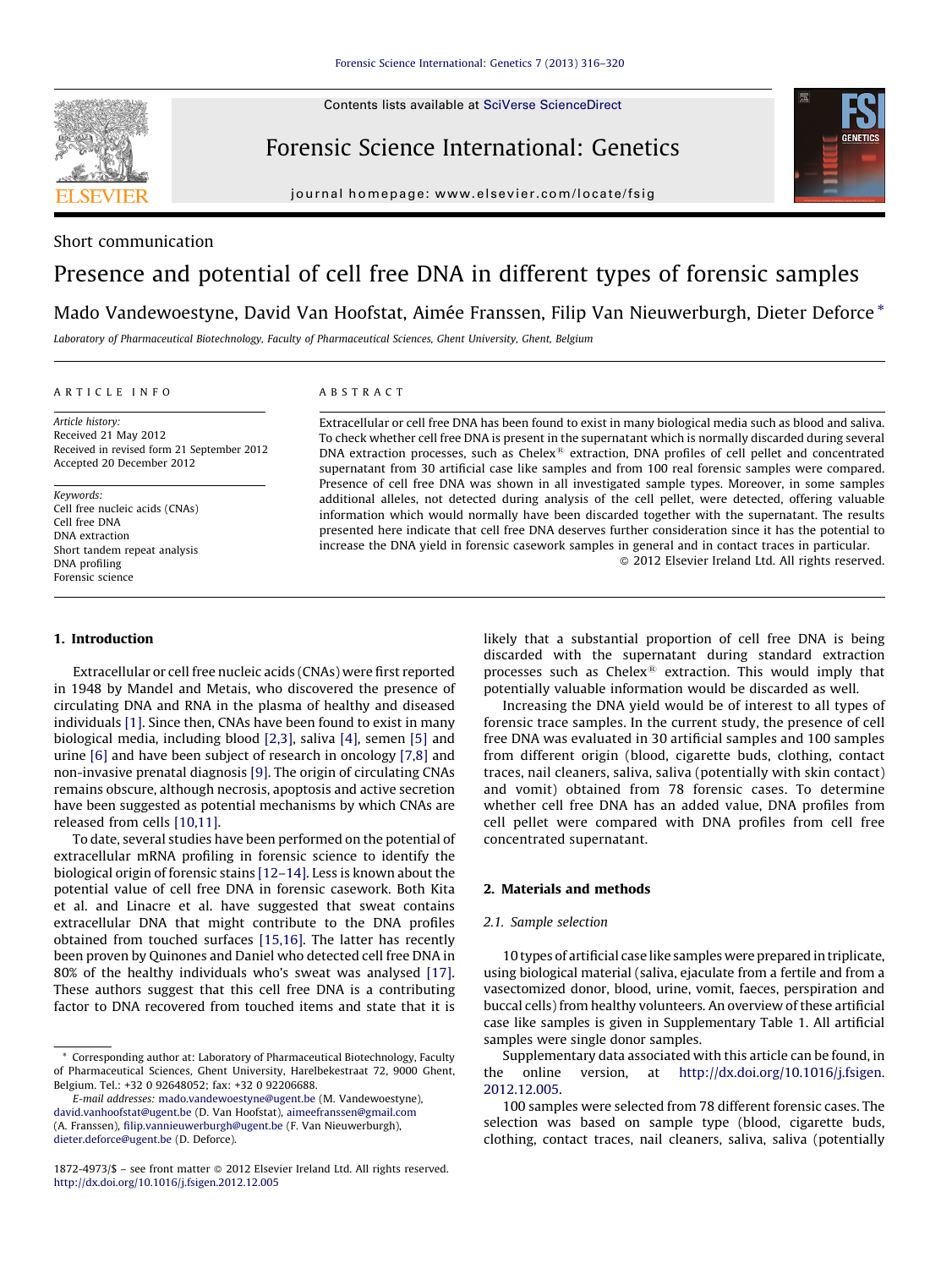with skin contact) and vomit) and on the type of profile obtained on the cell fraction.

## 2.2. Confirmatory tests for blood and saliva

Samples categorized as ''blood'' or ''saliva'' tested positive for benzidin or amylase test, respectively. For the benzidin test, a piece of sterile filter paper (Sigma–Aldrich, St. Louis, MO, United States of America) was rubbed gently on a small area of the stain. Subsequently, a drop of absolute EtOH (VWR International, Radnor, PA, United States of America), a drop of benzidin reagent (Merck, Darmstadt, Germany) and a drop of  $30\%$  H<sub>2</sub>O<sub>2</sub> (Sigma–Aldrich) was added to the filter paper. A colour change to green/blue indicated the stain was positive for blood. For the amylase test Phadebas<sup>®</sup> paper (Phadebas, Lund, Sweden) was used according to manufacturer's instructions. Samples categorized as ''saliva (potentially with skin contact)'' were not subjected to an amylase test. This category consisted of samples where saliva was potentially present together with skin cells, such as bottle and can openings and samples taken from the presumptive mouth of balaclavas.

# 2.3. Chelex $^{\circledR}$  DNA extraction and collection of supernatant

Samples were taken using a sterile cotton swab or a sterile scalpel. DNA was extracted as described earlier [\[18\]](#page-3-0). Samples were vortexed for 10 s in an Eppendorf tube filled with 1 ml of sterile water and incubated for 30 min at room temperature in a Thermomixer (Eppendorf, Hamburg, Germany). After incubation, sample remainders were removed using sterile tweezers and a centrifugation step (5 min at 14,100  $\times$  g) was performed. Supernatant was carefully transferred into a fresh Eppendorf tube. About  $30 \mu$  of supernatant was left in the Eppendorf tube containing the cell pellet. 200  $\mu$ l 5% Chelex<sup>®</sup> (Bio-Rad, Hercules, CA, United States of America) was added to the cell pellet and samples were vortexed for 10 s before incubation at 56  $\degree$ C for 30 min in a Thermomixer (Eppendorf). After vortexing for 10 s, samples were subsequently incubated in a boiling water bath for 8 min and vortexed for another 10 s. Finally, samples were centrifuged for 3 min at  $14,100 \times g$ .

#### 2.4. Concentration of supernatant

From the cell free supernatant, recovered during Chelex<sup>®</sup> extraction, 500  $\mu$ l was used for DNA concentration using Amicon Ultra 100k (Millipore, Billerica, MA, United States of America) sample reservoirs and centrifuged at 14,100  $\times$  g for 15 min. The sample reservoir was transferred in a fresh Amicon Ultra reservoir and centrifuged at 1550 g for 2 min. The concentrated supernatant was diluted with sterile water to an end volume of 30  $\mu$ l.

### 2.5. DNA amplification and detection

All samples (cell pellet and concentrated supernatant) were amplified using a in house developed multiplex of 15 short tandem repeat (STR) loci (D3S1358, TH01, D21S11, D18S51, Amelogenin, vWA, D8S1179, TPOX, FGA, D5S818, D13S17, SE33, CD-4, D7S820 and D16S539) [\[19,20\].](#page-4-0)

Primers were purchased from Eurofins MWG Operon (Ebersberg, Germany) or Applied Biosystems (Carlsbad, CA, United States of America). Each reaction mix, with an end volume of 50  $\mu$ l, contained 16.55  $\mu$ M primer mix, 1  $\times$  PCR buffer (Qiagen, Venlo, The Netherlands), 0.5 mM  $MgCl<sub>2</sub>$  (Qiagen), 200  $\mu$ M dNTP (Applied Biosystems), 0.4  $\mu$ g/ $\mu$ l albumin (Sigma–Aldrich), 5 U Hotstar Taq polymerase (Qiagen) and 30  $\mu$ l cell pellet extract or concentrated supernatant. The samples were amplified on an Applied Biosystems GeneAmp 9700 60-well thermal cycler. Amplification parameters were: preincubation at 95 °C for 15 min, followed by 34 cycles of denaturation for 60 s at  $94^{\circ}$ C, annealing for 60 s at 59 °C and extension for 80 s at 72 °C. This was followed by a final elongation step of 10 min at 72  $\degree$ C. At the end of the PCR reaction the temperature was kept at  $4^{\circ}$ C.

After PCR, the amplified fragments were separated and analysed by capillary electrophoresis using an ABI PRISM<sup>®</sup> 3100 Genetic Analyzer equipped with Genemapper ID v3.2 software (Applied Biosystems). Peak height minimum thresholds were set at 100 relative fluorescence units (RFU). When allelic drop-out (ADO) was expected for a profile due to low amount or bad quality DNA, homozygous loci were not taken into consideration. Probability of occurrence of the DNA profile was calculated using the random man not excluded (RMNE) method [\[21\].](#page-4-0)

#### 3. Results

To determine whether cell free DNA is present in forensic samples, DNA profiles from cell pellet and cell free concentrated supernatant from 30 artificial case like samples were compared.

Supplementary Table 1 shows how many alleles are detected in the concentrated supernatant of the artificial case like samples. For dried saliva samples and buccal swabs, all alleles detected in the cell pellet were also detected in the concentrated supernatant. For ejaculates from fertile donors and for dried urine, mainly partial profiles were obtained, whereas for ejaculates from vasectomized donors, vomit, faeces and perspiration samples no alleles were detected in the concentrated supernatant. When large blood stains  $(200 \mu)$  of dried blood) were analysed, no alleles could be detected in the concentrated supernatant, whereas for small blood stains  $(1 \mu)$  of dried blood), some donor alleles could be detected. This is most likely due to the fact that higher amounts of potential PCR inhibitors are present in the concentrated supernatant of larger blood stains. In none of the artificial case like samples allele drop ins were detected.

These preliminary results urged us to analyse whether cell free DNA could have an added value in forensic casework. For this aim, DNA profiles from cell pellet and concentrated supernatant of 100 samples from 78 different forensic cases were compared. As shown in Supplementary Table 2, cell free DNA was present in 90% of the samples. Overall, the concentrated supernatant contained less alleles than the cell pellet.

Supplementary data associated with this article can be found, in the online version, at [http://dx.doi.org/10.1016/j.fsigen.](http://dx.doi.org/10.1016/j.fsigen.2012.12.005) [2012.12.005.](http://dx.doi.org/10.1016/j.fsigen.2012.12.005)

In 16% of the samples, the cell free DNA had an added value, defined by a lower RMNE value of the combined DNA profile of cell pellet and concentrated supernatant versus the RMNE value of the cell pellet alone.

In the analysed blood samples, cigarette buds and nail cleaners, cell free DNA was presentin 90.9% (20/22), 50.0% (6/12) and 100.0% (6/6) of the samples, respectively, but did not have an added value in any of these samples. In the saliva and saliva (potentially with skin contact) samples, cell free DNA was present in all samples and had an added value in 25.0% (1/4) and 21.4% (3/14) of the samples, respectively. In the clothing and contact trace samples, cell free DNA was present in most samples (92.3% (12/13) and 71.4% (24/ 28), respectively). Moreover the cell free DNA had an added value in 15.4% (2/13) of the clothing samples and in 32.1% (9/28) of the contact traces. The vomit sample (dried vomit on a cotton towel) showed no DNA profile in the cell pellet, whereas an almost full DNA profile was detected in the concentrated supernatant, clearly showing the presence and added value of cell free DNA.

Logically, in none of the samples where the cell pellet gave rise to a full DNA profile the cell free DNA had an added value. In the mixed cell pellet samples, the cell free DNA had an added value in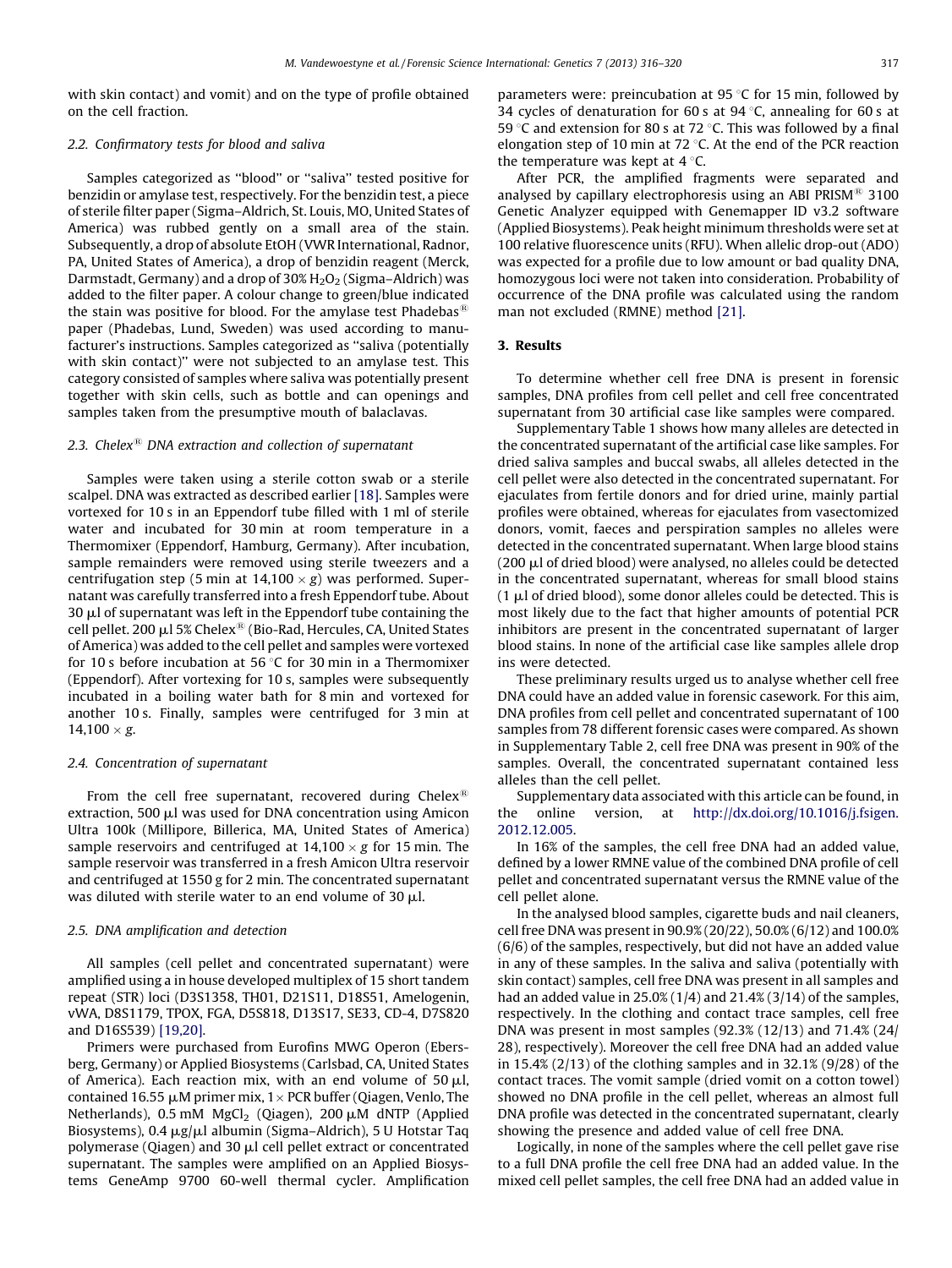<span id="page-2-0"></span>12.5% (4/32) of the samples. For samples with a partial profile from a single contributor this number increased to 61.5% (8/13). In 25.0% (4/16) of the samples where no profile was obtained from the cell pellet, cell free DNA was present in the concentrated supernatant, leading to additional information.

The potential value of cell free DNA in some forensic cases is exemplified in Fig. 1. This figure shows six loci of the cell pellet and the corresponding concentrated supernatant of a bottle opening. The cell pellet was less informative than the concentrated



Fig. 1. Comparison of cell pellet and concentrated cell free supernatant for six different loci (TH01, D21S11, TPOX, FGA, D13S317 and SE33): the concentrated supernatant contains valuable additional information. Allele 11 of locus D13S317 falls below detection limit in the cell pellet (\*) but not in the concentrated supernatant.

supernatant with only one locus showing alleles with an  $RFU > 100$  and no allelic drop out expected (i.e. heterozygous loci). The RMNE value of the cell pellet was  $1/4.1$  E + 02 while the concentrated supernatant combined with the cell pellet had an RMNE value of  $1/3.5$  E + 13. In the concentrated supernatant peak heights were higher and 8 loci showed heterozygous peaks with an  $RFU > 100$ . 4 loci showed homozygous peaks with an RFU  $> 100$ . These were not taken into account for the calculation of the match probability, but were confirmed by comparison with the DNA profile obtained from a reference sample in the same forensic case (data not shown).

#### 4. Discussion

The results described above clearly prove the potential presence of cell free DNA in the supernatant which is normally discarded during most DNA extraction procedures, such as Chelex $\mathbb B$  extraction. It can be assumed that this cell free DNA is a combination of DNA which is already present extracellularly within the stain and DNA that is freed from cells during the preextraction process when the biological material is soaked off from its support. Cell membranes may rupture due to osmotic movement of water into the cells, this way releasing the cellular DNA. The origin of the cell free DNA has however no influence on its potential value.

A comparison between the DNA profiles of cell pellet and concentrated supernatant and their probability of occurrence showed that not all alleles present in the concentrated supernatant were present in the cell pellet or vice versa. This indicates that information can be lost when supernatant is discarded during extraction. In this study, about half of the supernatant was used for DNA concentration. It can be assumed that, by concentrating the entire supernatant, an even higher DNA yield could be obtained.

Contact traces benefit the most from the analysis of concentrated supernatant with an added value of the cell free DNA in almost one third of the samples. This is most likely due to cell free DNA, originating from cornified layers of skin, present in sweat deposited on objects upon touch [\[15–17\].](#page-3-0) In most cases, cell pellets from contact traces result in partial or mixed profiles. Not surprisingly, it was shown that analysis of concentrated supernatant is more likely to be informative for these types of profiles, than when the cell pellet results in a full profile from a single contributor.

For clothing, where the contact between the fabric and the skin is supposed to be more intense and prolonged than in contact traces, cell free DNA was present in all samples but had less added value than in contact traces. This is mainly due to the fact that most cell pellets of clothing samples resulted in either full or mixed DNA profiles.

Analysis of artificial case like samples indicated that cell free DNA was present in the ejaculate of fertile but not in that of vasectomized men. This is in accordance with the findings of Chou et al. [\[22\]](#page-4-0) who state that the presence of cell free DNA in semen is correlated to parameters linked to normal sperm function and suggest the use of cell free DNA as a marker for semen quality. These authors state that the source of cell free DNA in ejaculates are cells undergoing spermatogenesis (e.g. secondary spermatocytes and spermatides), which are obviously not present in the ejaculates of vasectomized men.

In dried blood samples, the analysis of the concentrated supernatant did not have an added value. This type of samples mostly results in single contributor full profiles, hence, the obtained results are in accordance with the fact that samples resulting in a full cell pellet profile do not benefit from the analysis of the concentrated supernatant. Although it is known that blood serum contains cell free circulating DNA [\[23\]](#page-4-0), the presence of PCRinhibitory substances in the supernatant of blood traces might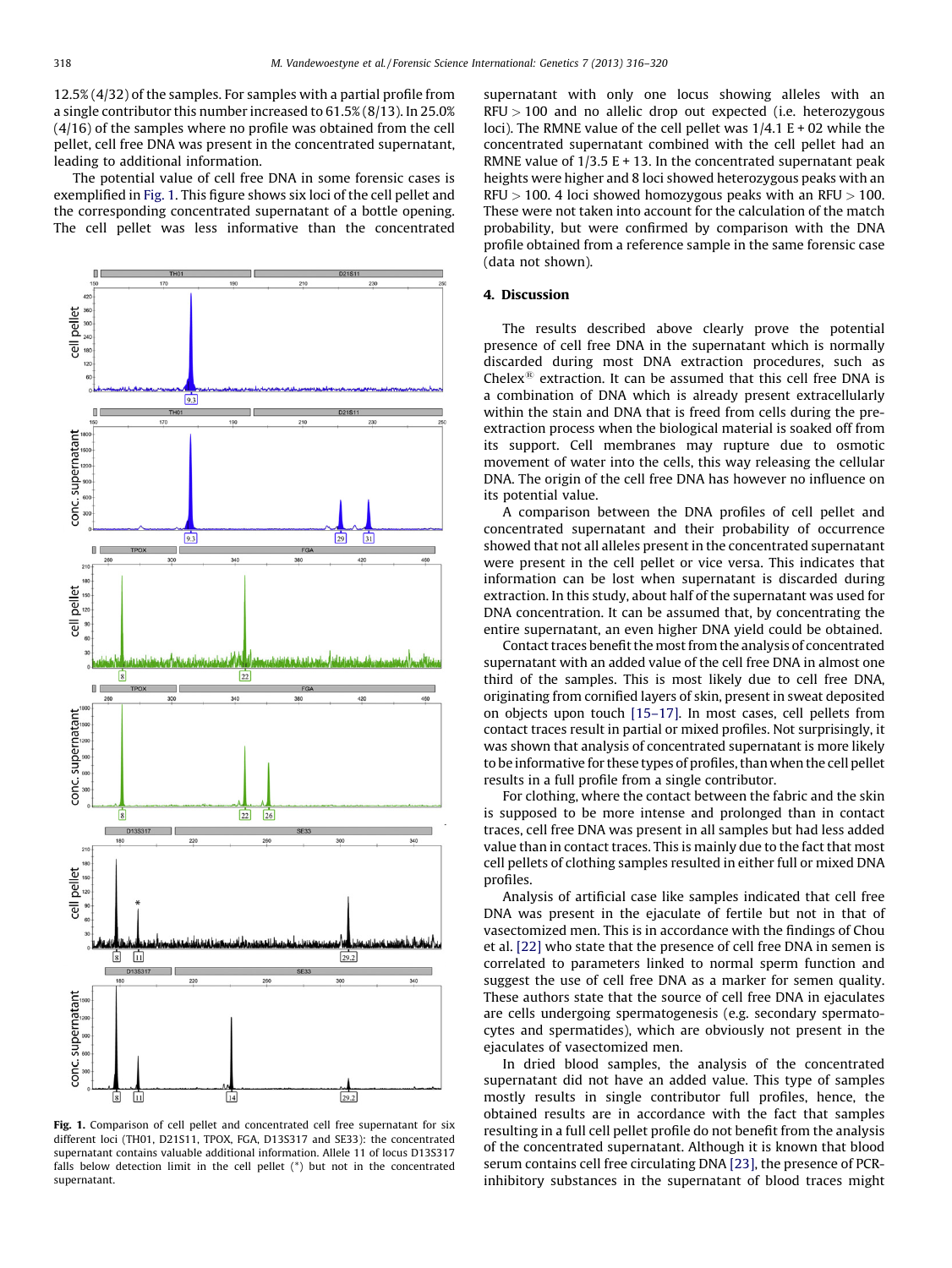<span id="page-3-0"></span>interfere with the DNA polymerase and degrade or capture target nucleic acids. Inhibitors that have been identified in blood are in most cases natural components of blood, mainly haeme [\[24\]](#page-4-0) and immunoglobulin G [\[25\]](#page-4-0). Since the inhibitors are inherent to the samples, avoidance ofthis phenomenon is not possible. Moreover, not all cell free DNA in the bloodstream is present as naked DNA. It can be associated with histones in nucleosomes, bound to other plasma proteins or packed in apoptotic bodies [\[26\],](#page-4-0) hence this cell free DNA is centrifuged down together with the cell pellet during extraction and contributes to the DNA profile of the cell pellet. For these reasons, analysis of supernatant of blood traces has no added value.

Contrary to the artificial vomit samples, where none of the donor alleles were detected in the concentrated supernatant, almost a full DNA profile was obtained in a real forensic case sample with dried vomit on a cotton towel. The cell pellet from this sample had given no profile, again proving the potential added value of cell free DNA in specific settings. Since cell free DNA is associated with cell degradation, the detected cell free DNA in this sample is most likely derived from columnal epithelial cells that form the lining of the stomach and intestines. These cells have a rapid turnover time owing to the harsh acid environment of the stomach [\[27\]](#page-4-0).

As proven by the example in [Fig.](#page-2-0) 1, the saliva samples and the artificial case like samples, high amounts of cell free DNA can be present in saliva stains. In accordance, Anoruo et al. measured 66 ng of DNA per  $\mu$ l of saliva, roughly corresponding to 10,000 cells. However, only  $\sim$ 100 buccal cells were microscopically observed per  $\mu$ l of saliva [\[28\]](#page-4-0). This large inconsistency between expected and observed cell count suggests the presence of high amounts of cell free DNA in saliva. Moreover, the background of inhibitory substances is much lower and less complex in saliva than in blood [\[29\].](#page-4-0) Nevertheless, the cell free DNA only had an added value in about one fourth of the saliva and the saliva (potentially with skin contact) samples. Samples that had benefit from the analysis of the cell free DNA fraction all showed partial profiles in the cell pellet.

Cell free DNA was either not present or was shown not to have an added value for dried faeces samples, dried perspiration, cigarette buds and nail cleaners. The fact that no cell free DNA was detected in the dried perspiration samples is in contrast with the findings of Quinones and Daniel who detected cell free DNA in the perspiration of 80% of the analysed individuals [17].

Whilst Chelex ${}^{\circledR}$  DNA extraction is still widely used, many labs, for various reasons, now use alternative DNA extraction methods such as DNA IQ<sup>TM</sup> System (Promega), PrepFiler (Applied Biosystems), QIAamp DNA Investigator Kit (Qiagen) and similar ones. These alternative DNA extraction methods use different mechanisms and processes that may significantly limit the observed loss of cell free DNA compared to Chelex<sup>®</sup> DNA extraction. After cell lysis, both DNA released from the cells and cell free DNA are adsorbed to either silica or magnetic silica particles. DNA is eluted after different wash steps.

Recently, Phillips et al. compared the extraction efficiency of Chelex-100 $\textcircled{B}$  and QIAamp DNA Investigator Kit [\[30\].](#page-4-0) Despite the small data set, the highest median DNA quantities were observed with the QIAamp DNA Investigator Kit. The authors state that pipetting errors and transfer of PCR-inhibiting Chelex<sup>®</sup> resin are likely to explain the lower quantification results of the Chelex<sup>®</sup> extraction. To our opinion, the fact that the Chelex $\mathbb B$  extraction method does not take into account the cell free DNA is one possible explanation for the lower DNA yield obtained with this extraction method. Using the QIAamp DNA Investigator Kit the sample is dissolved in a proteinase K containing lysis buffer. After incubation, the lysate contains both cellular and cell free DNA, which could explain the higher DNA yield.

#### 5. Conclusion

Considering the results described here, it is without doubt that cell free DNA is present in the supernatant which is usually discarded during Chelex<sup>®</sup> extraction. Moreover, this cell free DNA can contain information which is not detected when only the cell pellet is analysed. In some cases, discarding the cell free DNA containing supernatant implies discarding valuable information. This is mainly the case for contact traces. Therefore, to our opinion, the supernatant should not be analysed at the same time as the cell pellet, but should be stored for potential additional analysis in case the cell pellet would not result in a useful DNA profile. Alternatively, the concentrated supernatant could be added immediately to the extract of the cell pellet before PCR. For samples other than contact traces the additional workload induced by concentrating all supernatants might however not be justified.

In conclusion, the presence of cell free DNA in forensic casework samples deserves further consideration since it has the potential to increase the DNA yield in forensic casework samples in general and in contact traces in particular.

#### Acknowledgements

The authors would like to thank the lab technicians of the Laboratory of Pharmaceutical Biotechnology for the sample collection and for their excellent technical support.

#### References

- [1] P. Mandel, P. Metais, Les acides nucleiques du plasma sanguin chez l'homme, C. R. Acad. Sci. Paris 142 (1948) 241–243.
- [2] M.S. Kopreski, F.A. Benko, L.W. Kwak, C.D. Gocke, Detection of tumor messenger RNA in the serum of patients with malignant melanoma, Clin. Cancer Res. 5 (1999) 1961–1965.
- [3] D.S. Hoon, P. Bostick, C. Kuo, T. Okamoto, H.J. Wang, R. Elashoff, et al., Molecular markers in blood as surrogate prognostic indicators of melanoma recurrence, Cancer Res. 60 (2000) 2253–2257.
- [4] Y. Li, X. Zhou, M.A. St John, D.T. Wong, RNA profiling of cell-free saliva using microarray technology, J. Dent. Res. 83 (2004) 199–203.
- [5] I.M. Thompson, D.P. Ankerst, C. Chi, M.S. Lucia, P.J. Goodman, J.J. Crowley, et al., Operating characteristics of prostate-specific antigen in men with an initial PSA level of 3.0 ng/ml or lower, JAMA 294 (2005) 66–70.
- [6] O.E. Bryzgunova, T.E. Skvortsova, E.V. Kolesnikova, A.V. Starikov, E.Y. Rykova, V.V. Vlassov, et al., Isolation and comparative study of cell-free nucleic acids from human urine, Ann. N.Y. Acad. Sci. 1075 (2006) 334–340.
- [7] S.A. Leon, B. Shapiro, D.M. Sklaroff, M.J. Yaros, Free DNA in the serum of cancer patients and the effect of therapy, Cancer Res. 37 (1977) 646–650.
- [8] Y. Li, D. Elashoff, M. Oh, U. Sinha, M.A.R. St John, X.F. Zhou, et al., Serum circulating human mRNA profiling and its utility for oral cancer detection, J. Clin. Oncol. 24 (2006) 1754–1760.
- [9] Y.M. Lo, N. Corbetta, P.F. Chamberlain, V. Rai, I.L. Sargent, C.W. Redman, et al., Presence of fetal DNA in maternal plasma and serum, Lancet 350 (1997) 485–487.
- [10] E.Y. Rykova, W. Wunsche, O.E. Brizgunova, T.E. Skvortsova, S.N. Tamkovich, I.S. Senin, et al., Concentrations of circulating RNA from healthy donors and cancer patients estimated by different methods, Ann. N.Y. Acad. Sci. 1075 (2006) 328–333.
- [11] M. Stroun, P. Maurice, V. Vasioukhin, J. Lyautey, C. Lederrey, F. Lefort, et al., The origin and mechanism of circulating DNA, Ann. N.Y. Acad. Sci. 906 (2000) 161–168.
- [12] J. Juusola, J. Ballantyne, Messenger RNA profiling: a prototype method to supplant conventional methods for body fluid identification, Forensic Sci. Int. 135 (2003) 85–96.
- [13] J. Juusola, J. Ballantyne, Multiplex mRNA profiling for the identification of body fluids, Forensic Sci. Int. 152 (2005) 1–12.
- [14] C. Nussbaumer, E. Gharehbaghi-Schnell, I. Korschineck, Messenger RNA profiling: a novel method for body fluid identification by real-time PCR, Forensic Sci. Int. 157 (2006) 181–186.
- [15] T. Kita, H. Yamaguchi, M. Yokoyama, T. Tanaka, N. Tanaka, Morphological study of fragmented DNA on touched objects, Forensic Sci. Int. Genet. 3 (2008) 32–36.
- [16] A. Linacre, V. Pekarek, Y.C. Swaran, S.S. Tobe, Generation of DNA profiles from fabrics without DNA extraction, Forensic Sci. Int. Genet. 4 (2010) 137–141.
- [17] I. Quinones, B. Daniel, Cell free DNA as a component of forensic evidence recovered from touched surfaces, Forensic Sci. Int. Genet. 6 (2012) 26–30.
- [18] D.L. Deforce, R.E. Millecamps, D. Van Hoofstat, E.G. Van den Eeckhout, Comparison of slab gel electrophoresis and capillary electrophoresis for the detection of the fluorescently labeled polymerase chain reaction products of short tandem repeat fragments, J. Chromatogr. A 806 (1998) 149–155.